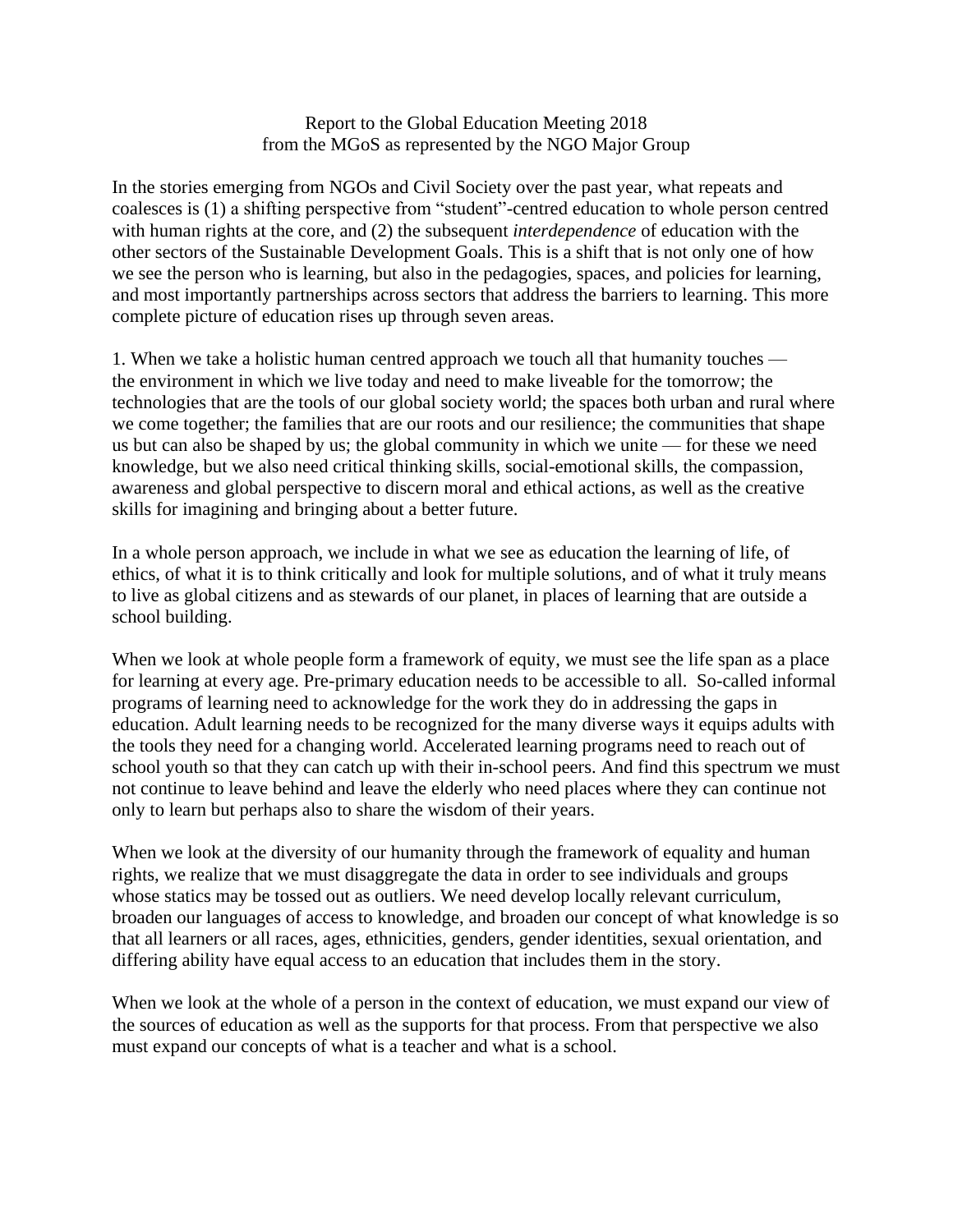When we look at the whole person — the human being whose life and world are at the centre of learning, we realize that **education and all of the other sustainable development goals are not just interlinked, they are interdependent.** 

2. In order to achieve "access to learning for all" we need to commit to and follow through with action focused multi-lateral and multi-sector collaborations and cooperation — governments, NGOs, private sector, across borders, communities, nations, we all need to work together.

3. While the world has progressed in identifying and implementing processes of ensuring quality education that do and should transfer and scale up, we must find ways to ensure that this is done with not just "for" the diversity persons and communities who are learners. Processes of consultation, accompaniment in capacity development, contextualization, and transition to autonomy can be a part of this goal of inclusion. Among NGOs, we see increasingly use of "accompaniment" whereby if expertise is needed in an area, it is taught to those who request it who then take the lead and apply that expertise in the context that they know and understand far better than any outsider.

4. In order to reduce future inequalities, we must prepare children and youth with the education needed to develop their countries and communities from within. And that cannot happen if we stop supporting education after grade 6. Nations cannot sustainably develop themselves with the tools limited to a primary school education. We have an obligation to tap into the inherent capacity in all learners and carry that forward through secondary school, with opportunities to then participate in higher education or vocational specializations, and we must support the transition from primary to secondary and on to tertiary education, so that the citizens of even "least developed states" have the tools they need to develop their own country.

But for those who are the first generation in their families to secondary school, or the first to attend university, we need to support and strengthen in them the factors that lead to persistence and completion: a sense of connection, a flexible mindset, a sense of purpose, and hope. Coincidently these also are resiliency factors.

Among NGOs we see programs that provide these wrap-around systems of support, including educational counselling, psychosocial support, peer mentoring, tutoring for not just what to learn but also *how* to learn, critical thinking, decision making, conflict resolution, ethics or values learning, and service opportunities.

But with only 49% overall completion for upper secondary and only 11% of refugee students in lower income countries enrolled in upper secondary, much more needs to be done. And for the youth facing a choice between waiting for schools to allow him to attend or joining the militants who are ready to hand him a gun, our attention to secondary and higher education cannot wait until our primary school goals have been achieved.

In addition to addressing the needs of the learners, education for emergencies must better prepare all teachers, counsellors, and administrators to address the cognitive, emotional, and behavioural impacts of crisis, conflict, displacement, and migration, while not forgetting that teachers,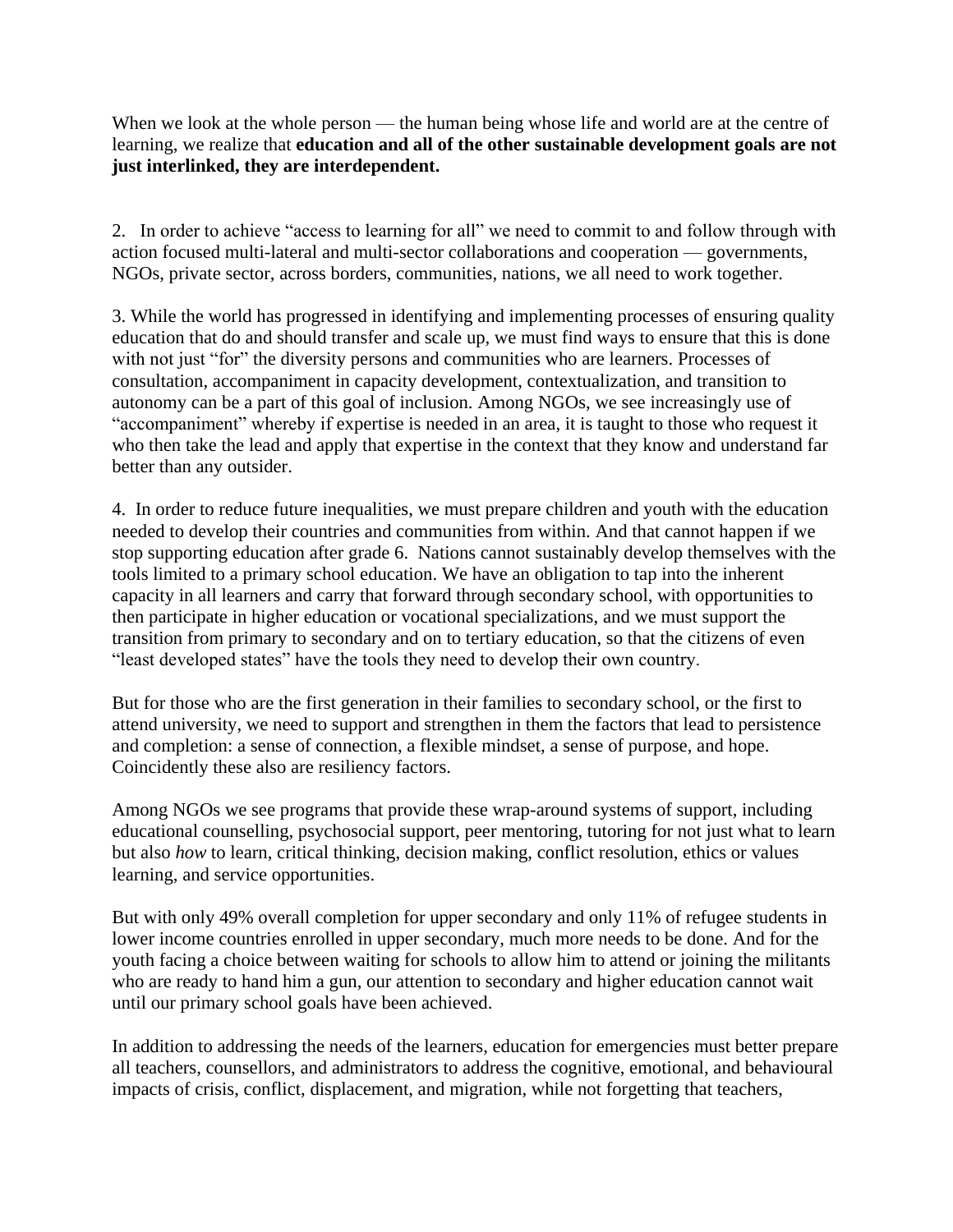counsellors, and administrators too are impacted by these conditions. Ideally, training for the impacts of crisis on learning (EiE) should begin before a crisis and not wait for the aftermath; it should be universally included in our current education sector professional development plans, and looking to the future, as a regular aspect of coursework toward teacher certification and university degrees in education. Furthermore, in the crises that they too are impacted by, we must do more to support the wellbeing both mental and physical of our educators — we must imbed into EiE training skills in *self-care* tools and we need be one of those tools of care if they are to support the children and youth in *their* care.

And finally, we speak of inclusion of migrants, displaced person, and refugees, but in these deliberations and at these table we have only those who bring the stories of those experiences and not the persons themselves. If we are to address the needs and serve the human rights of migrants, displaced persons, and refugees, we need to include and not just represent these members of our global community.

5. While from a global aggregated perspective we are making progress on access to education for girls, in the disaggregate we have not gone far enough to reach those still left out. The barriers are economic, cultural, religious, and sometimes structural. And for daughters living in poverty or fragile contexts, the gap is even wider as they spend their before-and-after-school time gathering water, cooking, caring for younger siblings, washing clothes, gathering firewood, instead of studying, while their brothers do homework (if they have books), play sports and arrive at school on time. Girls grades descend, their attendance drops, and eventually their names no longer appear on the roll.

Yes, we need to change attitudes and we need to empower girls, but we also must reach out to other sectors to change the conditions that create these barriers. Clean water, green energy sources, health and hygiene, equitable jobs for families, infrastructure, safety, peace — these need to improve in order for access to education for girls to improve.

6. Policies need to be put in place that create better continuity of learning in refugee and displacement situations. Technology needs to be used to improve tracking and continuance for students. Cross border agreements need to make it easier not harder for refugees to continue their education uninterrupted.

7. The aim of "quality education" requires greater support of teachers, which requires commitment to financing and to implementing actions to improve teacher preparation, creating in-service training for teachers already working but whom may be underprepared, paying living wages (and respectful wages) to teachers, including evidence based innovative and impactful pedagogies and technologies (and finding those innovations requires communication with and collaborating with grassroots, local and civil society actors).

Included in this should be training for all teachers in the psychosocial impacts on learning of disaster, conflict, violence, or abuse, and on building resiliency within their students to mitigate those impacts. And in a world with increasing climate related disasters and widening means of violence, we need to train teachers *before* not just after a crisis and embed EiE into university